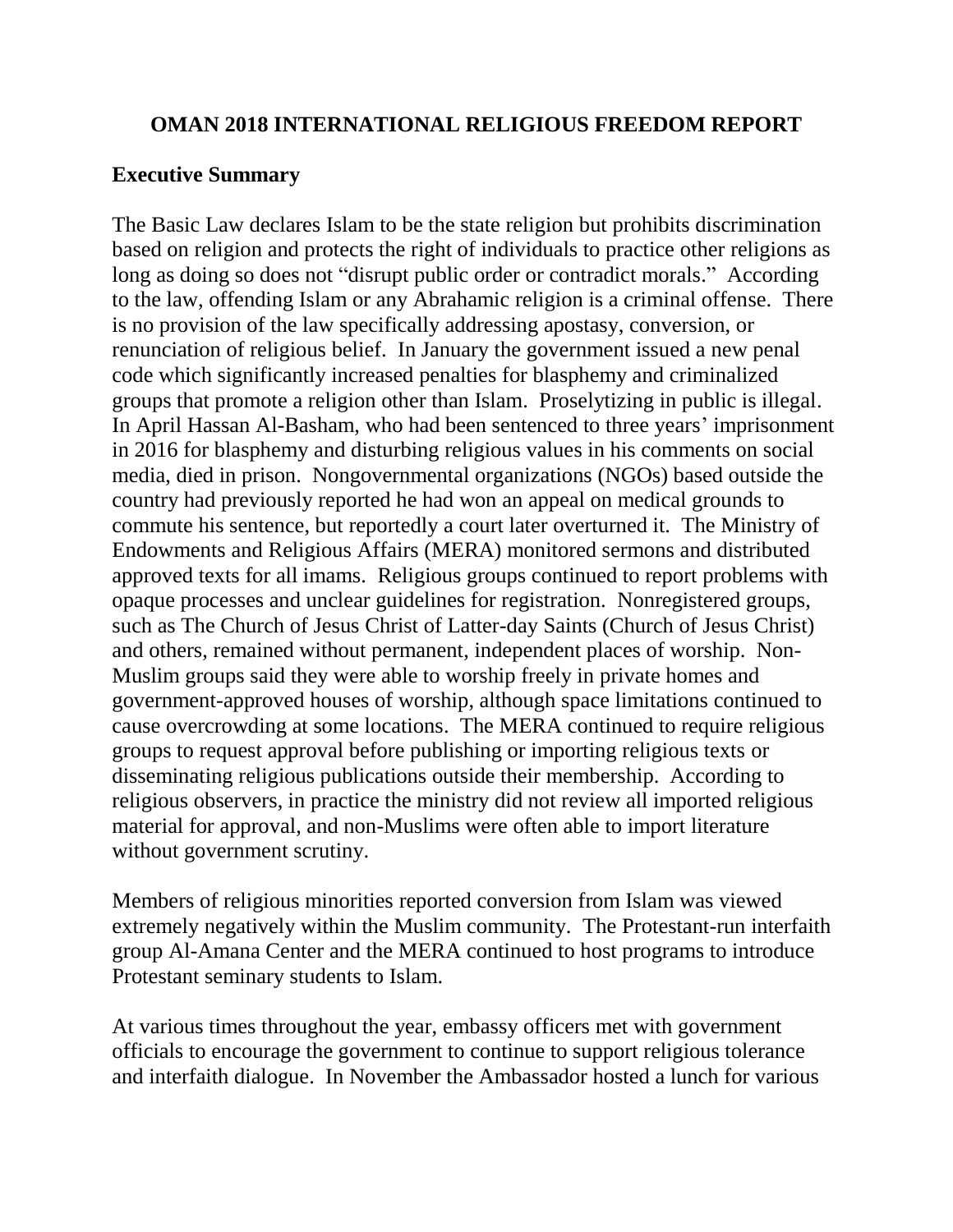religious minority community leaders to express continued U.S. support for religious freedom and offer a forum for exchanging best practices.

## **Section I. Religious Demography**

The U.S. government estimates the total population at 4.6 million (July 2018 estimate). Citizens constitute 55 percent of the population. The government did not publish statistics on the percentages of Omani citizens who practice Ibadhi, Sunni, and Shia forms of Islam. Estimates from academic and religious community sources of the percentage of citizens who are Ibadhi Muslims (Ibadhi Islam is the historically dominant religious group in the country and distinct from Shia and Sunni Islam) range between 45 percent, according to many sources, and 75 percent, according to government estimates. Academic sources estimate Shia Muslims comprise 5 percent of citizens and live mainly in the capital area and along the northern coast, while another 5 percent are Hindus and Christians, mainly extended families of naturalized citizens of South Asian origin. According to academic sources, the remainder of the citizen population is Sunni Muslim.

Academic sources state the majority of non-Muslims are foreign workers from South Asia. Noncitizen religious groups include Hindus, Muslims, Buddhists, Sikhs, Baha'is, and Christians. Christians are centered in the major urban areas of Muscat, Sohar, and Salalah and include Roman Catholics, Eastern Orthodox, members of the Church of Jesus Christ, and Protestants.

## **Section II. Status of Government Respect for Religious Freedom**

### **Legal Framework**

The Basic Law declares Islam to be the state religion and declares that sharia is the basis for legislation. It protects the right of individuals to practice other religions as long as doing so does not "disrupt public order or contradict morals." The Basic Law prohibits discrimination based on religion. According to the Basic Law, the sultan must be a Muslim.

There is no provision of the law specifically addressing apostasy, conversion, or renunciation of religious belief.

In January the government passed a new penal code, which increases the maximum prison sentence for "insulting the Quran" and "offending Islam or any [Abrahamic] religion" from three to 10 years. The law also penalizes anyone who, without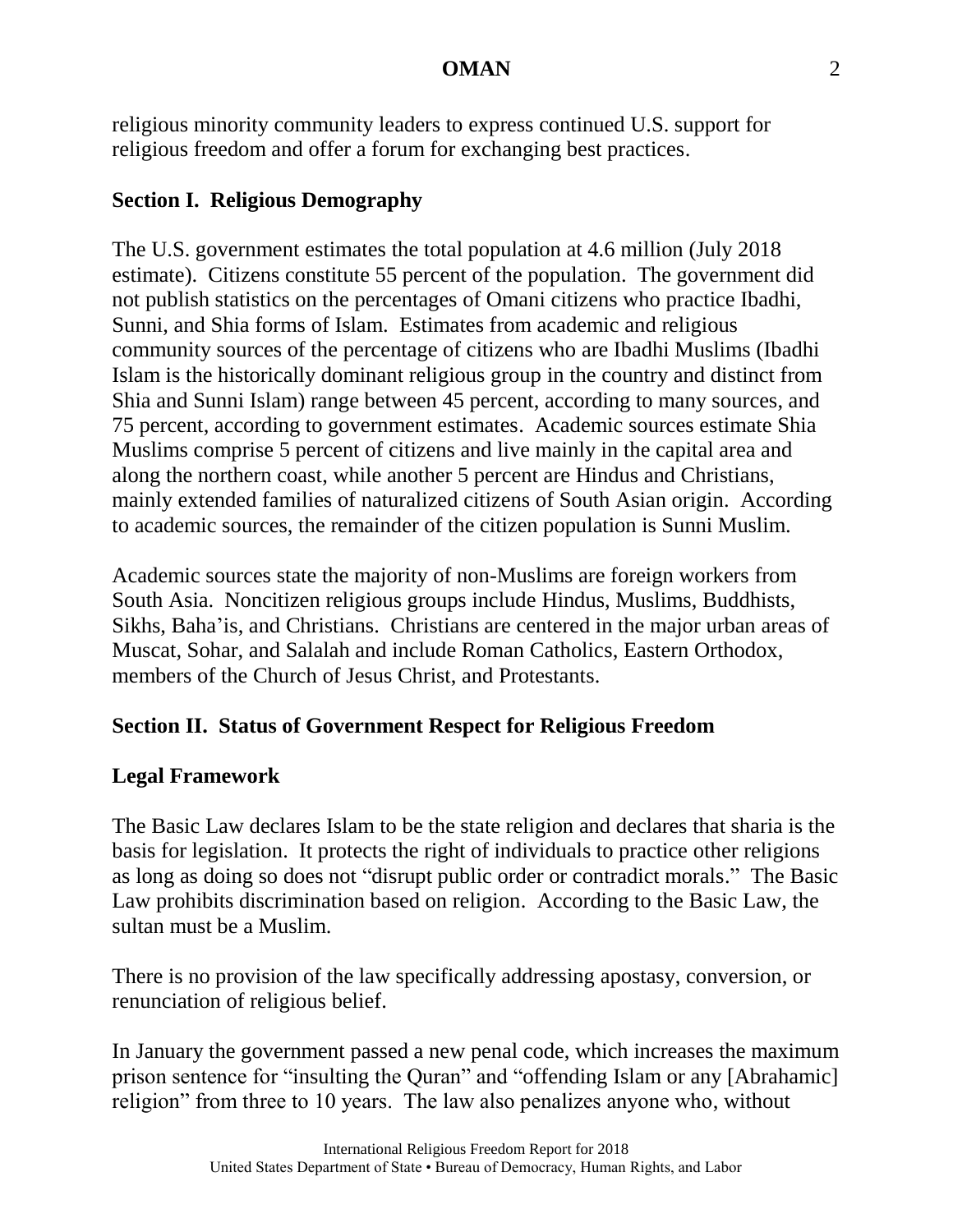obtaining prior permission, "forms, funds, [or] organizes a group…with the aim of undermining Islam…or advocating other religions" with up to seven years' imprisonment. "Holding a meeting" outside government-approved locations to promote another religion is also criminalized with a maximum sentence of three years' imprisonment. Under the new code, Abrahamic religions are protected from blasphemy, but the new code does not mention non-Abrahamic faiths in this context. Using the internet in a way that "might prejudice public order or religious values" is also a crime, with a penalty of between one month and one year in prison and a fine of not less than 1,000 Omani rials (\$2,600).

All religious organizations must register with the government. The law does not specify rules, regulations, or criteria for gaining ministerial approval. Groups seeking registration must request meeting and worship space from one of the sponsor organizations recognized by the MERA. New non-Muslim religious groups unaffiliated with a previously recognized sponsor must gain approval from the MERA before they can register. Muslim groups must register, but the government – as benefactor of the country's mosques – serves as their sponsor. For non-Muslim groups, the ministry recognizes the Protestant Church of Oman (a partnership between the Reformed Church of America and the Anglican Church), Catholic Church in Oman, Al-Amana Center (an interdenominational organization affiliated with the Reformed Church of America that promotes Muslim-Christian understanding), Hindu Mahajan Temple, and Anwar Al-Ghubaira Trading Company in Muscat (Sikh) as official sponsors. The sponsors are responsible for recording and submitting to the ministry the group's religious beliefs and the names of its leaders. The MERA must also grant its approval for new Muslim groups to form.

All individuals who deliver sermons in recognized religious groups must register with the MERA. The licensing process for imams prohibits unlicensed lay members from preaching sermons in mosques, and licensed imams must follow government-approved sermons. Lay members of non-Muslim groups may lead prayers if they are specified as leaders in their group's registration application.

The law restricts collective worship by non-Muslim groups to houses of worship on land specifically donated by the sultan for the purpose of collective worship.

The law prohibits public proselytizing by all religious groups, although the government authorizes certain "Islamic propagation centers."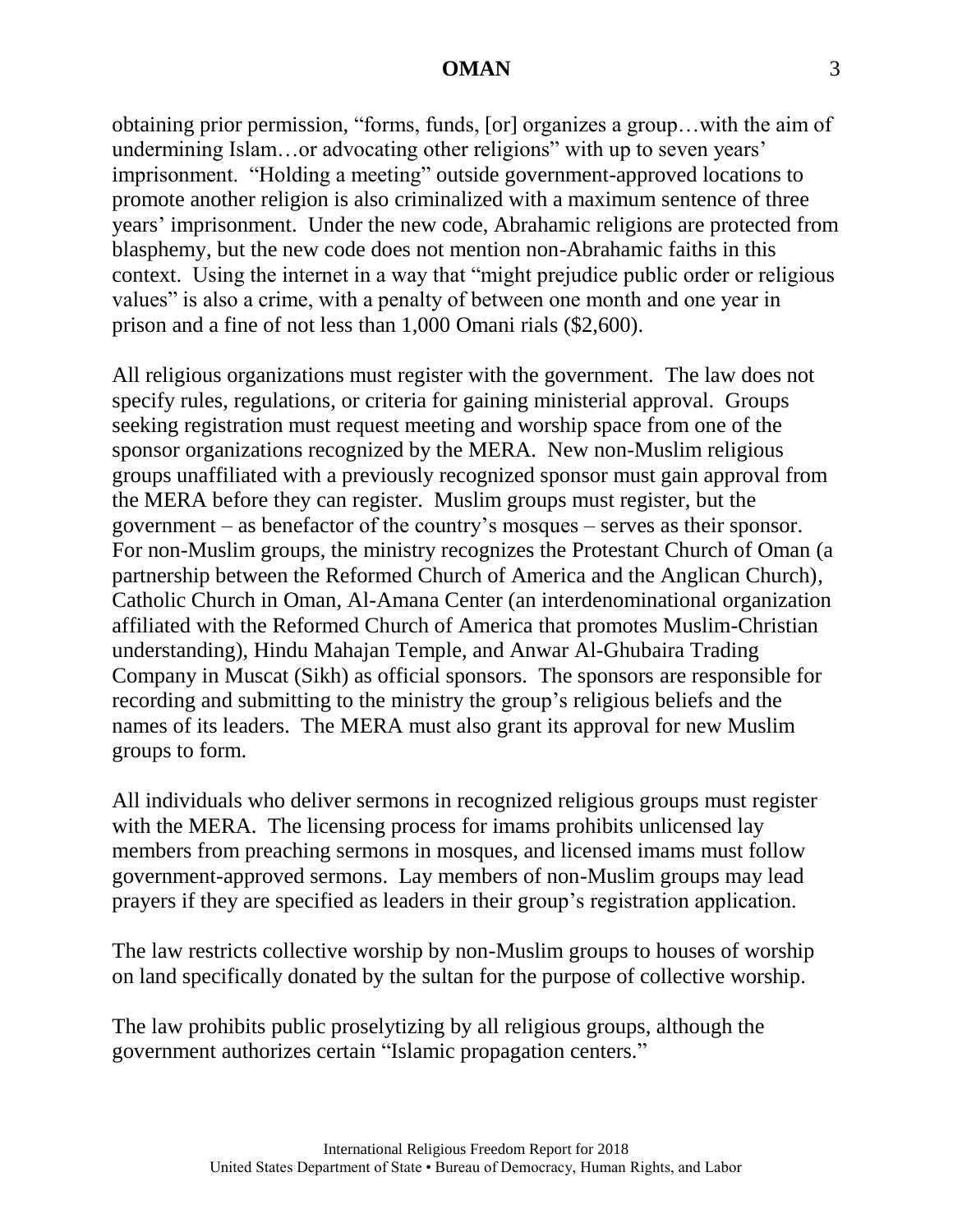The law states the government must approve construction and/or leasing of buildings by religious groups. In addition, new mosques must be built at least one kilometer (0.6 miles) from existing mosques.

Islamic studies are mandatory for Muslim students in public schools from kindergarten through 12th grade. Non-Muslim students are exempt from this requirement if they notify school administrators they do not wish to attend such instruction. The classes take a historical perspective on the evolution of Islamic religious thinking, and teachers are prohibited from proselytizing or favoring one Islamic group over another. Many private schools provide alternative religious studies courses.

Civil courts adjudicate cases according to the nonsectarian civil code. The law states Shia Muslims may resolve family and personal status cases according to Shia jurisprudence outside the courts, and they retain the right to transfer their cases to civil courts if they cannot find a resolution within the Shia religious tradition. The law allows non-Muslims to seek adjudication of matters pertaining to family or personal status under the religious laws of their faith or under civil law.

Citizens may sue the government for violations of their right to practice religious rites that do not disrupt public order; there have been no known cases of anyone pursuing this course in court.

Birth certificates issued by the government record an individual's religion. Other official identity documents do not do so.

Foreigners on tourist visas who are not clergy may not preach, teach, or lead worship. Visa regulations permit foreign clergy to enter the country to teach or lead worship under the sponsorship of registered religious groups, which must apply to the MERA for approval before the visiting clergy member's entry.

The country is not a party to the International Covenant on Civil and Political Rights.

### **Government Practices**

Hasan Al-Basham, a former diplomat who had been sentenced to three years' imprisonment in 2016 for what NGOs based outside the country reported were charges of "using the internet in what might be prejudicial to religious values" in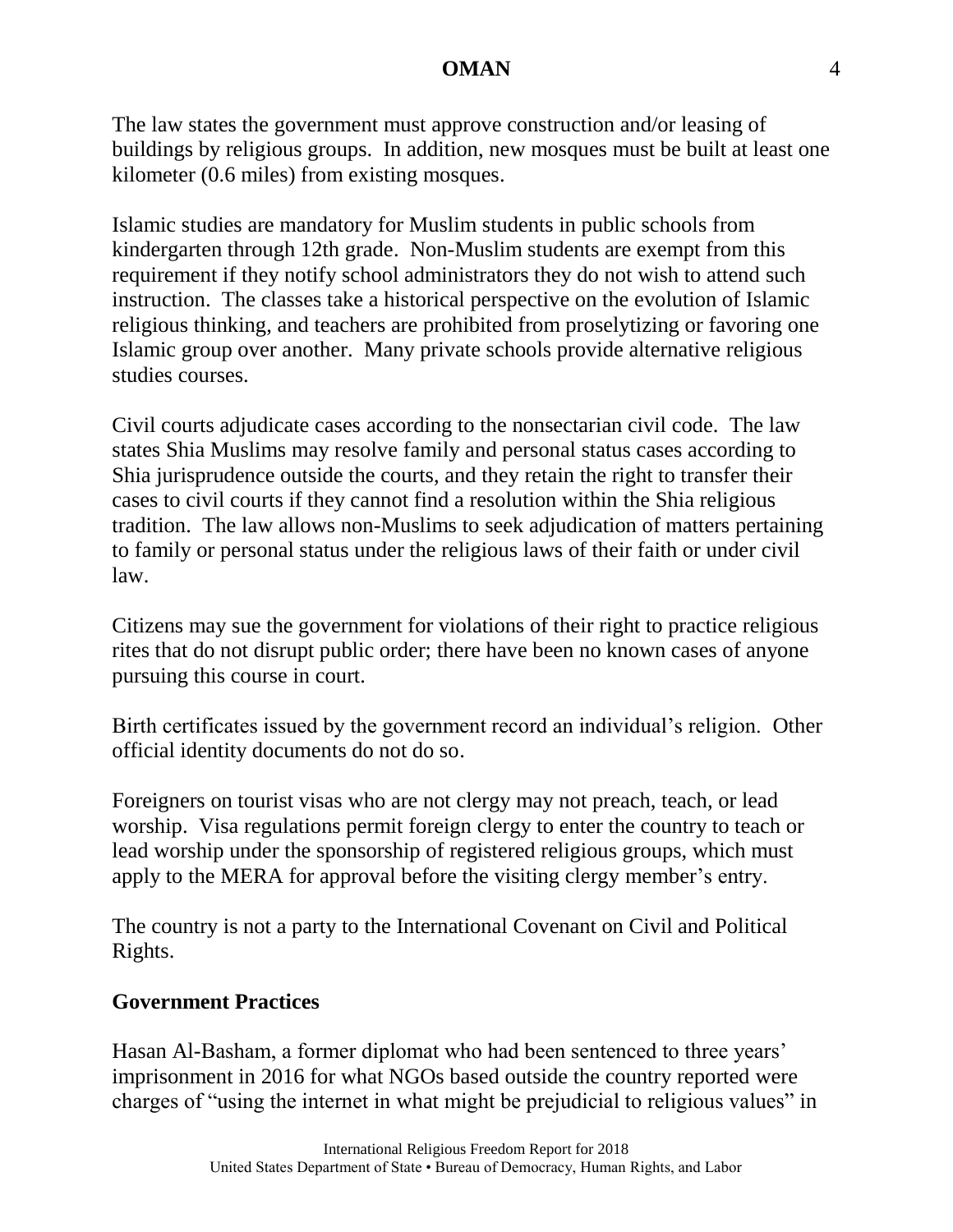his comments on social media, died in prison in April. NGOs based outside the country had previously reported he had won an appeal on medical grounds to commute his sentence, but, according to the NGOs, in November 2017, a court reinstated the original verdict and authorities took Al-Basham back into custody. The semigovernmental Oman Human Rights Commission, which followed the case closely, stated he lost his appeal and was subsequently imprisoned in accordance with the law.

According to international human rights advocacy organizations, on June 13, in connection with Sultan Qaboos bin Said's Eid al-Fitr amnesty, authorities released writer and online activist Abdullah Habib. He had served three months of a sixmonth sentence for violating the Information Technology Crimes Act by "using internet technology … to prejudice public order or religious values" and the penal code for "insulting an Abrahamic religion." In April the Muscat Appeals Court suspended the remaining two and one-half years of his sentence but prohibited him from traveling outside the country during that time. According to the media advocacy group PEN America, during his imprisonment, authorities denied Habib regular access to his medication.

According to religious leaders, the MERA continued to monitor sermons at mosques to ensure imams did not discuss political topics. Imams were required to preach sermons within politically and socially acceptable parameters, which the government distributed monthly, with outlines of acceptable topics along with standardized and approved Friday sermons for Ibadhi and Sunni imams. Mosques under the purview of the Diwan (Royal Court), such as the Grand Mosque in Muscat, were not subject to this monitoring. The government-appointed grand mufti, the senior Ibadhi cleric in the country, remained the only imam able to speak publicly outside of the designated government parameters.

Religious groups continued to report issues with opaque processes and unclear guidelines for registration. While no published rules, regulations, or criteria existed for new religious groups to receive ministerial approval, the MERA reportedly considered a group's size, theology, belief system, and availability of other worship opportunities before granting registration, and reportedly employed the same criteria whether the group was Muslim or non-Muslim. Observers said the precise process remained vague, although there were reports the MERA consulted with existing religious communities before ruling on the application of a new religious group. According to the MERA, there was no limit on the number of religious groups it could register.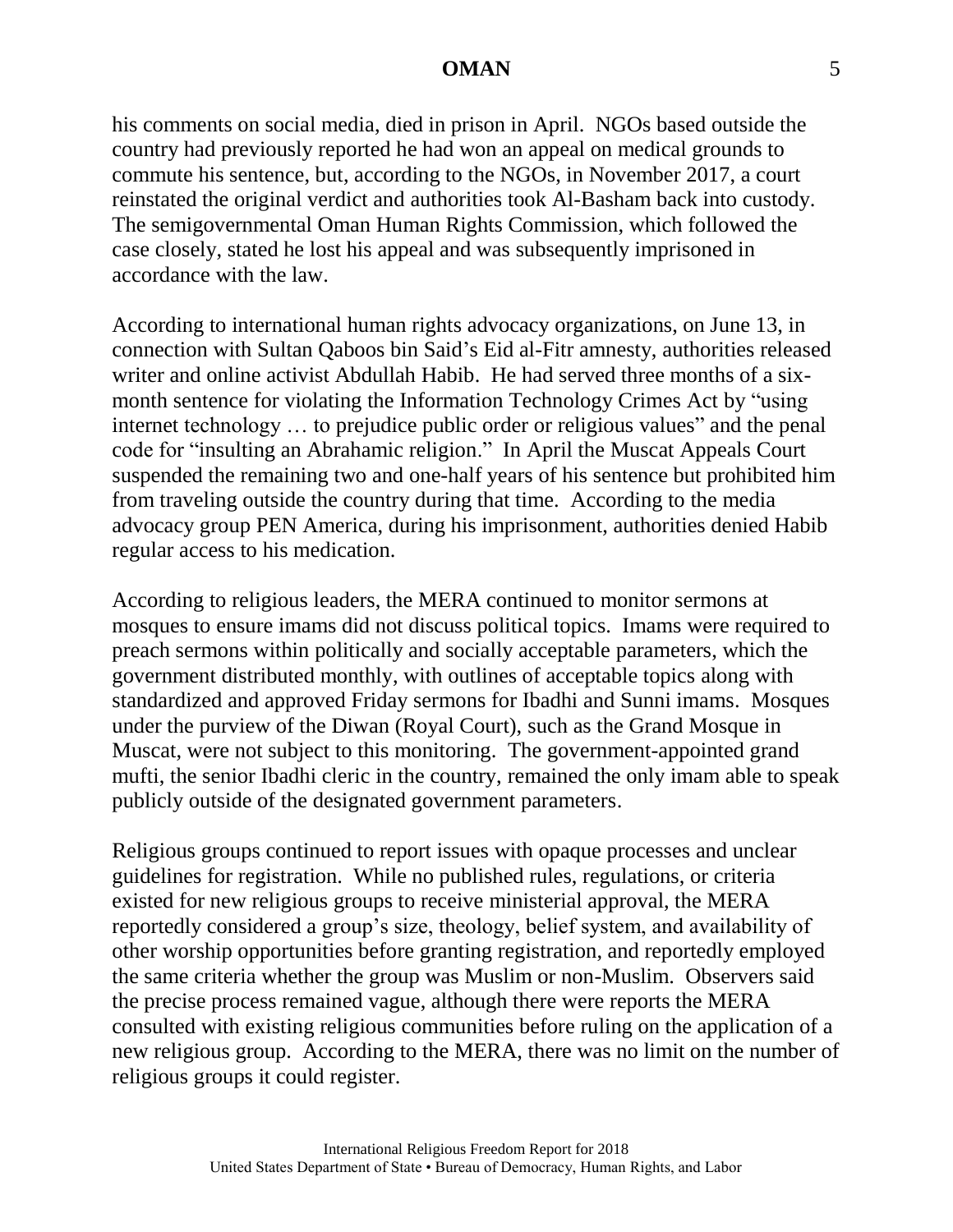The Church of Jesus Christ remained without a registration sponsor or a permanent place of worship, but church leaders said the government was working with the group to reach a solution. Other religious minority groups reported they did not have permanent independent places of worship as recognized groups, despite representing a significant population in Oman, primarily of expatriate workers.

Non-Muslims who worshipped in private homes continued to say the government did not interfere with Christian, Buddhist, Hindu, and other religious groups in their regular private worship services despite continuing legal prohibitions on worship outside of government-approved locations. Non-Muslim minority groups continued to report overcrowding at their places of worship. According to some religious leaders, space limitations also caused overcrowding at some private homes used for non-Islamic worship.

The MERA approved major religious celebrations for non-Muslim groups in commercial or public areas on a case-by-case basis. For example, several Hindu groups held large religious celebrations in indoor and outdoor venues throughout the country. According to the media, in May during Ramadan, the MERA organized an event entitled "The Quran speaks to you" to inform non-Muslims about Islam.

Religious groups said that, consistent with the government's censorship policy mandating prior review of any published material, religious groups continued to need MERA approval to publish texts in the country or disseminate religious publications outside their membership. Religious groups did not attempt, however, to share material with members of the public outside their places of worship. The government also continued to require religious groups to notify the MERA before importing religious materials and to submit a copy to the MERA. Religious minority leaders said that in practice the ministry did not review all imported religious material for approval and that non-Muslims were often able to import literature without government scrutiny.

The government provided land for all religious sites in the country.

Although the Basic Law states sharia is the basis for legislation, in practice the civil code continued to have precedence over sharia, consistent with the replacement of sharia courts by civil courts in 1999 with passage of the Judicial Authority Law. Under this law, judicial outcomes reached under sharia jurisprudence could not contradict civil statutes.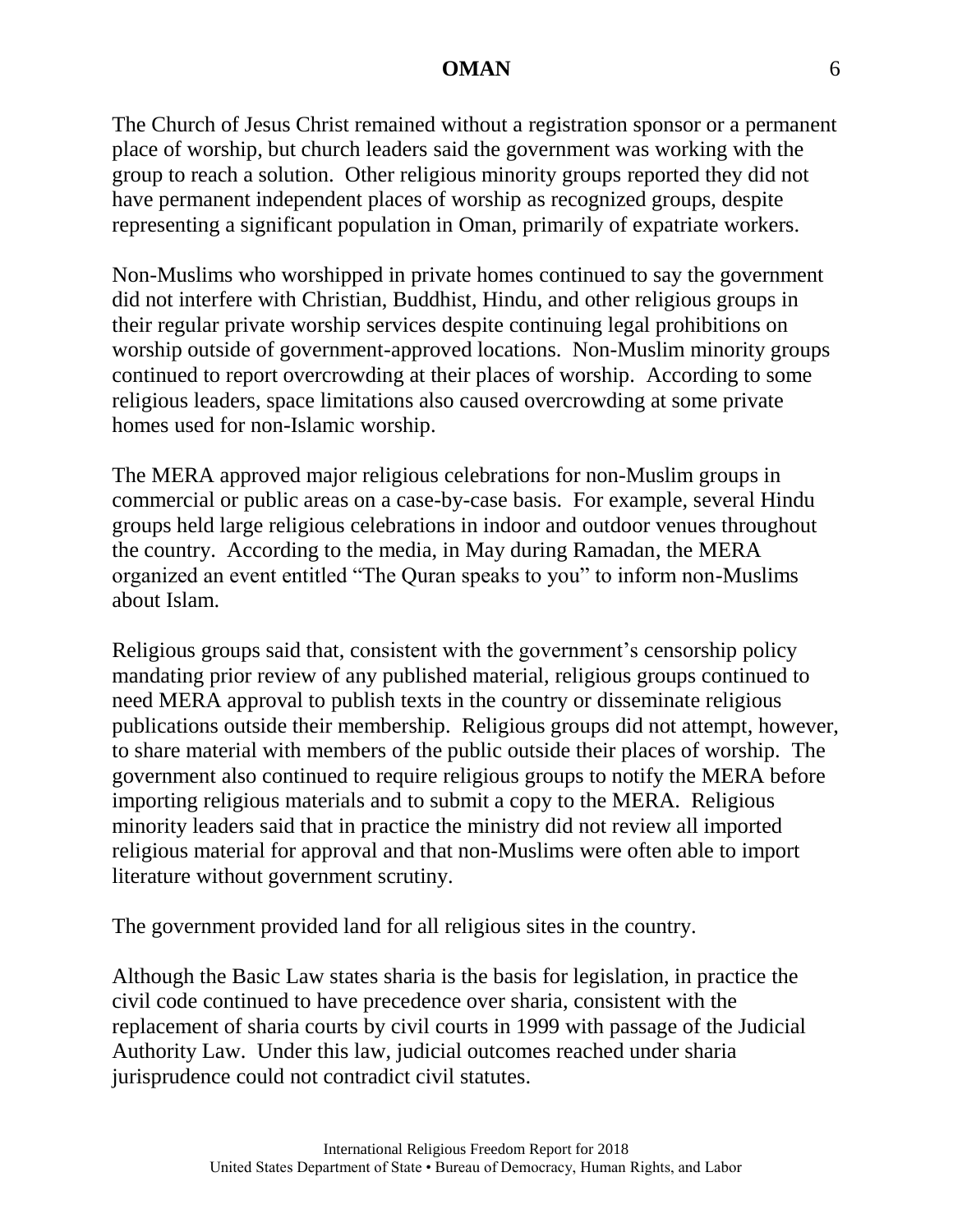The government continued to fund the salaries of some Ibadhi and Sunni imams, but Shia or non-Muslim religious leaders were privately funded.

There is no law stating religious affiliation is tied to custody, but according to legal contacts, judges often considered the religiosity of a Muslim parent during custody hearings.

The government, through the MERA, continued to publish *Al-Tafahum* (Understanding), an annual periodical whose purpose, according to the government, was to broaden dialogue within Islam and promote respectful discussion with other faiths.

According to religious minority leaders, the Royal Oman Police collected religious affiliation information from expatriates applying for work visas.

# **Section III. Status of Societal Respect for Religious Freedom**

Although not prohibited by law, according to some minority religious leaders, conversion from Islam was viewed extremely negatively within the Muslim community. Several Arabic-language Omani newspapers featured cartoons depicting anti-Semitic imagery when criticizing the Israeli government. Social media commentary regarding the Israeli government, especially after the October visit of Israeli Prime Minister Benjamin Netanyahu to Oman, sometimes took an anti-Semitic tone.

The interfaith Al-Amana Center, which was founded and supported by the Reformed Church in America, a Protestant denomination, continued to sponsor programs to promote interreligious dialogue and understanding between Christians and Muslims. It hosted ongoing immersion courses in conjunction with the MERA to introduce Islam to Protestant seminary students from different denominations. The center also worked closely with the MERA to promote interfaith dialogue.

## **Section IV. U.S. Government Policy and Engagement**

Embassy officers met with MERA officials to encourage the government to continue its outreach efforts promoting religious tolerance and interfaith dialogue, and discussed its efforts to counter violent extremism related to religion. Embassy officers also raised concerns about overcrowding at minority religion places of worship and encouraged the MERA to find a solution for religious groups seeking officially sanctioned space for worship.